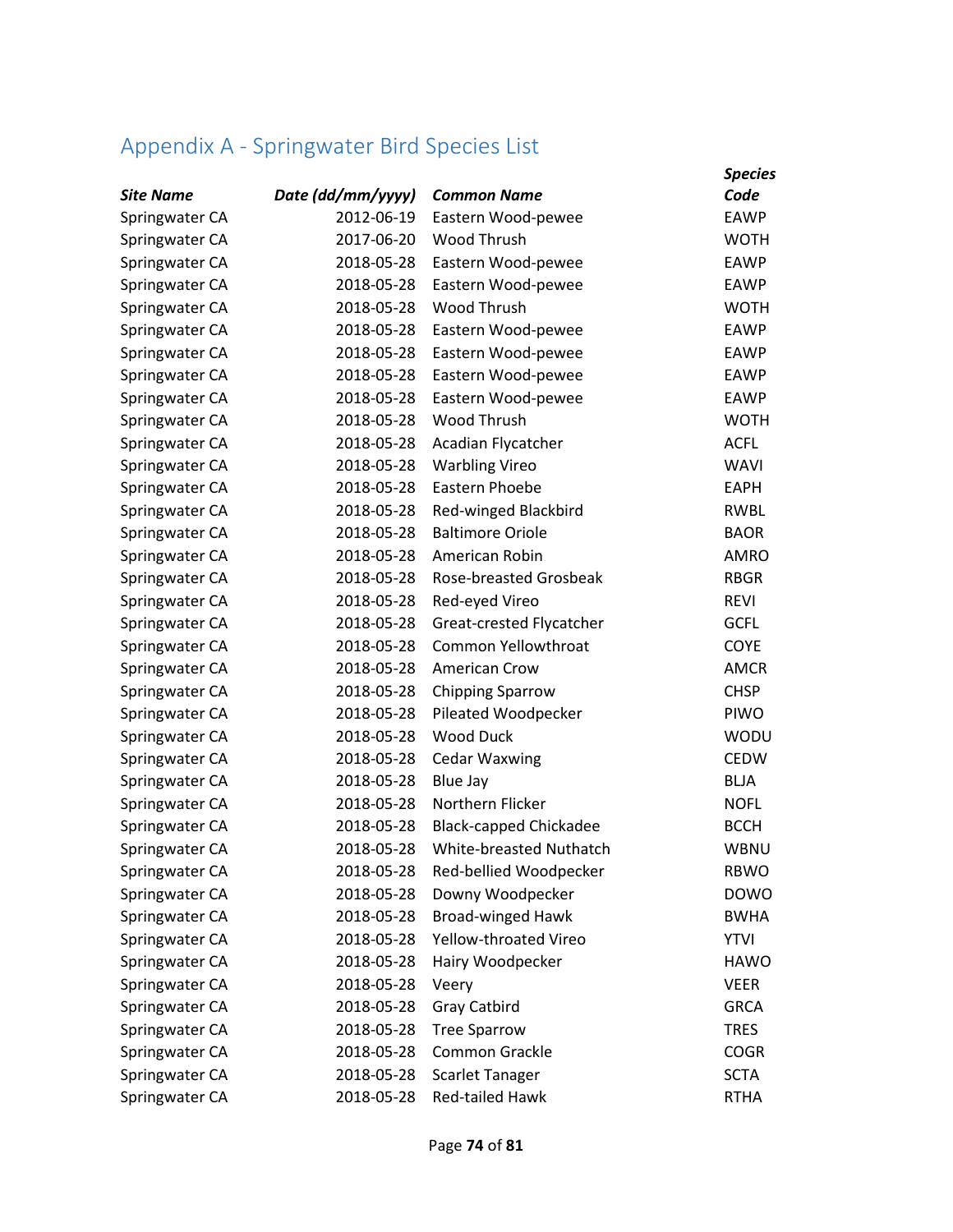| Springwater CA | 2018-05-28 | Northern Waterthrush                | <b>NOWA</b> |
|----------------|------------|-------------------------------------|-------------|
| Springwater CA | 2018-05-28 | Yellow-bellied Sapsucker            | <b>YBSA</b> |
| Springwater CA | 2018-05-28 | Ovenbird                            | <b>OVEN</b> |
| Springwater CA | 2018-05-28 | <b>Hooded Warbler</b>               | <b>HOWA</b> |
| Springwater CA | 2018-05-28 | Louisiana Waterthrush               | LOWA        |
| Springwater CA | 11-05-2019 | American Crow                       | <b>AMCR</b> |
| Springwater CA | 11-05-2019 | American Goldfinch                  | <b>AMGO</b> |
| Springwater CA | 11-05-2019 | American Redstart                   | <b>AMRE</b> |
| Springwater CA | 11-05-2019 | American Robin                      | AMRO        |
| Springwater CA | 11-05-2019 | <b>Baltimore Oriole</b>             | <b>BAOR</b> |
| Springwater CA | 11-05-2019 | <b>Barn Swallow</b>                 | <b>BARS</b> |
| Springwater CA | 11-05-2019 | <b>Barn Swallow</b>                 | <b>BARS</b> |
| Springwater CA | 11-05-2019 | <b>Black and White Warbler</b>      | <b>BAWW</b> |
| Springwater CA | 11-05-2019 | <b>Black-capped Chickadee</b>       | <b>BCCH</b> |
| Springwater CA | 11-05-2019 | <b>Belted Kingfisher</b>            | <b>BEKI</b> |
| Springwater CA | 11-05-2019 | <b>Blue-Gray Gnatcatcher</b>        | <b>BGGN</b> |
| Springwater CA | 11-05-2019 | <b>Brown-headed Cowbird</b>         | <b>BHCO</b> |
| Springwater CA | 11-05-2019 | <b>Blue-headed Vireo</b>            | <b>BHVI</b> |
| Springwater CA | 11-05-2019 | <b>Blackburnian Warbler</b>         | <b>BLBW</b> |
| Springwater CA | 11-05-2019 | <b>Blackpoll Warbler</b>            | <b>BLPW</b> |
| Springwater CA | 11-05-2019 | <b>Blue Jay</b>                     | <b>BLJA</b> |
| Springwater CA | 11-05-2019 | <b>Black-throated Blue Warbler</b>  | <b>BTBW</b> |
| Springwater CA | 11-05-2019 | <b>Black-throated Green Warbler</b> | <b>BTNW</b> |
| Springwater CA | 11-05-2019 | Canada Goose                        | CANG        |
| Springwater CA | 11-05-2019 | <b>Chipping Sparrow</b>             | <b>CHSP</b> |
| Springwater CA | 11-05-2019 | <b>Common Grackle</b>               | <b>COGR</b> |
| Springwater CA | 11-05-2019 | Cooper's Hawk                       | <b>COHA</b> |
| Springwater CA | 11-05-2019 | Common Yellowthroat                 | <b>COYE</b> |
| Springwater CA | 11-05-2019 | Chestnut-sided Warbler              | <b>CSWA</b> |
| Springwater CA | 11-05-2019 | Downy Woodpecker                    | <b>DOWO</b> |
| Springwater CA | 11-05-2019 | Eastern Kingbird                    | EAKI        |
| Springwater CA | 11-05-2019 | Eastern Phoebe                      | <b>EAPH</b> |
| Springwater CA | 11-05-2019 | Eastern Meadowlark                  | <b>EAME</b> |
| Springwater CA | 11-05-2019 | <b>European Starling</b>            | <b>EUST</b> |
| Springwater CA | 11-05-2019 | <b>Great Blue Heron</b>             | <b>GBHE</b> |
| Springwater CA | 11-05-2019 | Great-crested Flycatcher            | <b>GCFL</b> |
| Springwater CA | 11-05-2019 | Great-horned Owl                    | <b>GHOW</b> |
| Springwater CA | 11-05-2019 | <b>Gray Catbird</b>                 | <b>GRCA</b> |
| Springwater CA | 11-05-2019 | <b>Grasshopper Sparrow</b>          | <b>GRSP</b> |
| Springwater CA | 11-05-2019 | Hairy Woodpecker                    | <b>HAWO</b> |
| Springwater CA | 11-05-2019 | House Finch                         | <b>HOFI</b> |
| Springwater CA | 11-05-2019 | <b>House Wren</b>                   | <b>HOWR</b> |
| Springwater CA | 11-05-2019 | Least Flycatcher                    | <b>LEFL</b> |
| Springwater CA | 11-05-2019 | Mallard                             | MALL        |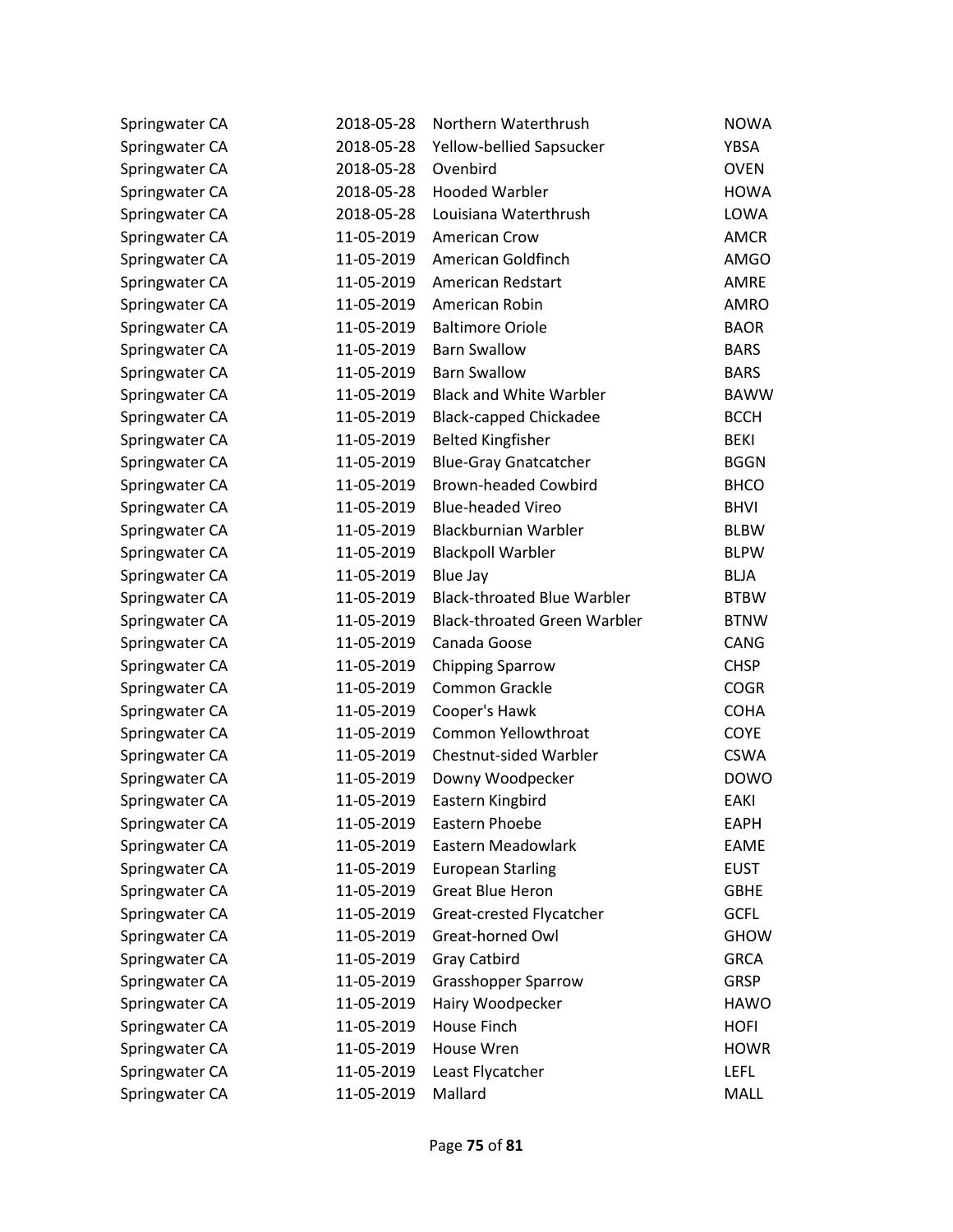| Springwater CA | 11-05-2019 | Magnolia Warbler              | <b>MAWA</b> |
|----------------|------------|-------------------------------|-------------|
| Springwater CA | 11-05-2019 | Nashville Warbler             | <b>NAWA</b> |
| Springwater CA | 11-05-2019 | <b>Northern Cardinal</b>      | <b>NOCA</b> |
| Springwater CA | 11-05-2019 | Northern Flicker              | <b>NOFL</b> |
| Springwater CA | 11-05-2019 | Northern Parula               | <b>NOPA</b> |
| Springwater CA | 11-05-2019 | Northern Waterthrush          | <b>NOWA</b> |
| Springwater CA | 11-05-2019 | Northern Rough-winged Swallow | <b>NRWS</b> |
| Springwater CA | 11-05-2019 | Ovenbird                      | <b>OVEN</b> |
| Springwater CA | 11-05-2019 | Osprey                        | <b>OSPR</b> |
| Springwater CA | 11-05-2019 | Palm Warbler                  | <b>PAWA</b> |
| Springwater CA | 11-05-2019 | Pine Siskin                   | <b>PISI</b> |
| Springwater CA | 11-05-2019 | Pine Warbler                  | <b>PIWA</b> |
| Springwater CA | 11-05-2019 | Pileated Woodpecker           | PIWO        |
| Springwater CA | 11-05-2019 | <b>Rose-breasted Grosbeak</b> | <b>RBGR</b> |
| Springwater CA | 11-05-2019 | <b>Red-breasted Nuthatch</b>  | <b>RBNU</b> |
| Springwater CA | 11-05-2019 | Red-bellied Woodpecker        | <b>RBWO</b> |
| Springwater CA | 11-05-2019 | Ruby-crowned Kinglet          | <b>RCKI</b> |
| Springwater CA | 11-05-2019 | Red-eyed Vireo                | <b>REVI</b> |
| Springwater CA | 11-05-2019 | Red-winged Blackbird          | RWBL        |
| Springwater CA | 11-05-2019 | <b>Scarlet Tanager</b>        | <b>SCTA</b> |
| Springwater CA | 11-05-2019 | Song Sparrow                  | SOSP        |
| Springwater CA | 11-05-2019 | <b>Swamp Sparrow</b>          | <b>SWSP</b> |
| Springwater CA | 11-05-2019 | Veery                         | <b>VEER</b> |
| Springwater CA | 11-05-2019 | <b>Warbling Vireo</b>         | <b>WAVI</b> |
| Springwater CA | 11-05-2019 | White-breasted Nuthatch       | WBNU        |
| Springwater CA | 11-05-2019 | <b>Wood Duck</b>              | <b>WODU</b> |
| Springwater CA | 11-05-2019 | Wood Thrush                   | <b>WOTH</b> |
| Springwater CA | 11-05-2019 | Wood Thrush                   | <b>WOTH</b> |
| Springwater CA | 11-05-2019 | Wood Thrush                   | <b>WOTH</b> |
| Springwater CA | 11-05-2019 | Western Palm Warbler          | <b>WPWA</b> |
| Springwater CA | 11-05-2019 | White-throated Sparrow        | <b>WTSP</b> |
| Springwater CA | 11-05-2019 | Yellow-bellied Sapsucker      | <b>YBSA</b> |
| Springwater CA | 11-05-2019 | <b>Yellow Warbler</b>         | <b>YEWA</b> |
| Springwater CA | 11-05-2019 | Yellow-rumped Warbler         | <b>YRWA</b> |
| Springwater CA | 11-05-2019 | Yellow-throated Vireo         | <b>YTVI</b> |
| Springwater CA | 2019-07-07 | <b>American Crow</b>          | <b>AMCR</b> |
| Springwater CA | 2019-07-07 | American Goldfinch            | <b>AMGO</b> |
| Springwater CA | 2019-07-07 | American Robin                | AMRO        |
| Springwater CA | 2019-07-07 | <b>Baltimore Oriole</b>       | <b>BAOR</b> |
| Springwater CA | 2019-07-07 | <b>Barn Swallow</b>           | <b>BARS</b> |
| Springwater CA | 2019-07-07 | <b>Black-billed Cuckoo</b>    | <b>BBCU</b> |
| Springwater CA | 2019-07-07 | <b>Black-capped Chickadee</b> | <b>BCCH</b> |
| Springwater CA | 2019-07-07 | <b>Brown-headed Cowbird</b>   | <b>BHCO</b> |
| Springwater CA | 2019-07-07 | Blue Jay                      | <b>BLJA</b> |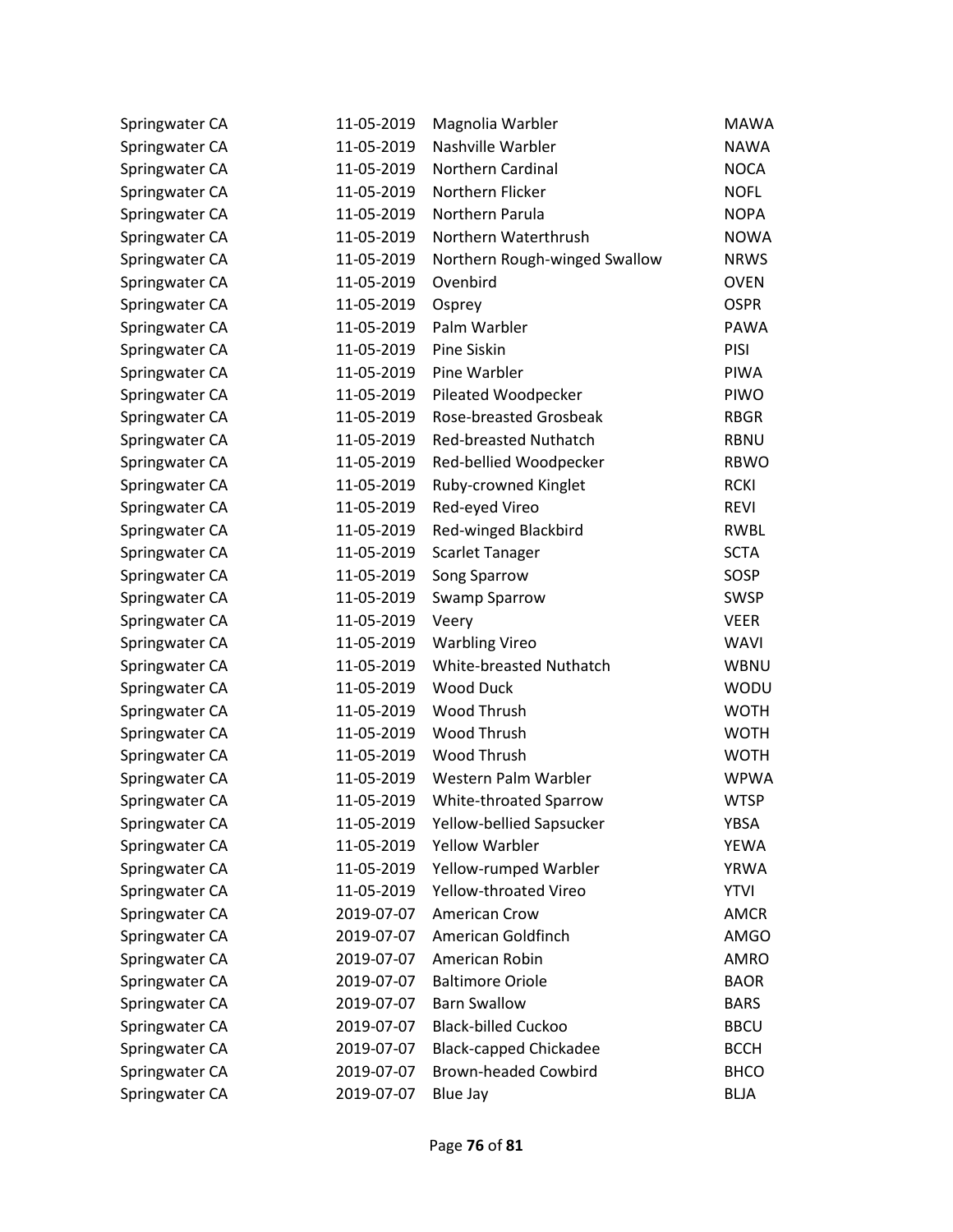| Springwater CA | 2019-07-07 | <b>Cedar Waxwing</b>          | <b>CEDW</b> |
|----------------|------------|-------------------------------|-------------|
| Springwater CA | 2019-07-07 | <b>Chipping Sparrow</b>       | <b>CHSP</b> |
| Springwater CA | 2019-07-07 | Common Grackle                | <b>COGR</b> |
| Springwater CA | 2019-07-07 | Cooper's Hawk                 | <b>COHA</b> |
| Springwater CA | 2019-07-07 | Common Yellowthroat           | COYE        |
| Springwater CA | 2019-07-07 | Downy Woodpecker              | <b>DOWO</b> |
| Springwater CA | 2019-07-07 | Eastern Kingbird              | EAKI        |
| Springwater CA | 2019-07-07 | Eastern Phoebe                | <b>EAPH</b> |
| Springwater CA | 2019-07-07 | Eastern Wood-pewee            | <b>EAWP</b> |
| Springwater CA | 2019-07-07 | Eastern Wood-pewee            | <b>EAWP</b> |
| Springwater CA | 2019-07-07 | Eastern Wood-pewee            | <b>EAWP</b> |
| Springwater CA | 2019-07-07 | Eastern Wood-pewee            | <b>EAWP</b> |
| Springwater CA | 2019-07-07 | Eastern Wood-pewee            | <b>EAWP</b> |
| Springwater CA | 2019-07-07 | Eastern Wood-pewee            | <b>EAWP</b> |
| Springwater CA | 2019-07-07 | Eastern Wood-pewee            | <b>EAWP</b> |
| Springwater CA | 2019-07-07 | Eastern Wood-pewee            | <b>EAWP</b> |
| Springwater CA | 2019-07-07 | Eastern Wood-pewee            | <b>EAWP</b> |
| Springwater CA | 2019-07-07 | Eastern Wood-pewee            | <b>EAWP</b> |
| Springwater CA | 2019-07-07 | Eastern Wood-pewee            | <b>EAWP</b> |
| Springwater CA | 2019-07-07 | Eastern Wood-pewee            | EAWP        |
| Springwater CA | 2019-07-07 | <b>European Starling</b>      | <b>EUST</b> |
| Springwater CA | 2019-07-07 | Great-crested Flycatcher      | <b>GCFL</b> |
| Springwater CA | 2019-07-07 | Gray Catbird                  | <b>GRCA</b> |
| Springwater CA | 2019-07-07 | Hairy Woodpecker              | <b>HAWO</b> |
| Springwater CA | 2019-07-07 | <b>Hooded Warbler</b>         | <b>HOWA</b> |
| Springwater CA | 2019-07-07 | Indigo Bunting                | <b>INBU</b> |
| Springwater CA | 2019-07-07 | Killdeer                      | KILL        |
| Springwater CA | 2019-07-07 | <b>Mourning Dove</b>          | <b>MODO</b> |
| Springwater CA | 2019-07-07 | Northern Cardinal             | <b>NOCA</b> |
| Springwater CA | 2019-07-07 | Northern Flicker              | <b>NOFL</b> |
| Springwater CA | 2019-07-07 | Pine Warbler                  | <b>PIWA</b> |
| Springwater CA | 2019-07-07 | Pileated Woodpecker           | <b>PIWO</b> |
| Springwater CA | 2019-07-07 | <b>Rose-breasted Grosbeak</b> | <b>RBGR</b> |
| Springwater CA | 2019-07-07 | Red-bellied Woodpecker        | <b>RBWO</b> |
| Springwater CA | 2019-07-07 | Red-eyed Vireo                | <b>REVI</b> |
| Springwater CA | 2019-07-07 | Ruby-throated Hummingbird     | <b>RTHU</b> |
| Springwater CA | 2019-07-07 | Red-winged Blackbird          | RWBL        |
| Springwater CA | 2019-07-07 | <b>Scarlet Tanager</b>        | <b>SCTA</b> |
| Springwater CA | 2019-07-07 | Song Sparrow                  | SOSP        |
| Springwater CA | 2019-07-07 | <b>Swamp Sparrow</b>          | <b>SWSP</b> |
| Springwater CA | 2019-07-07 | Veery                         | <b>VEER</b> |
| Springwater CA | 2019-07-07 | <b>Warbling Vireo</b>         | <b>WAVI</b> |
| Springwater CA | 2019-07-07 | White-breasted Nuthatch       | WBNU        |
| Springwater CA | 2019-07-07 | Wood Thrush                   | <b>WOTH</b> |